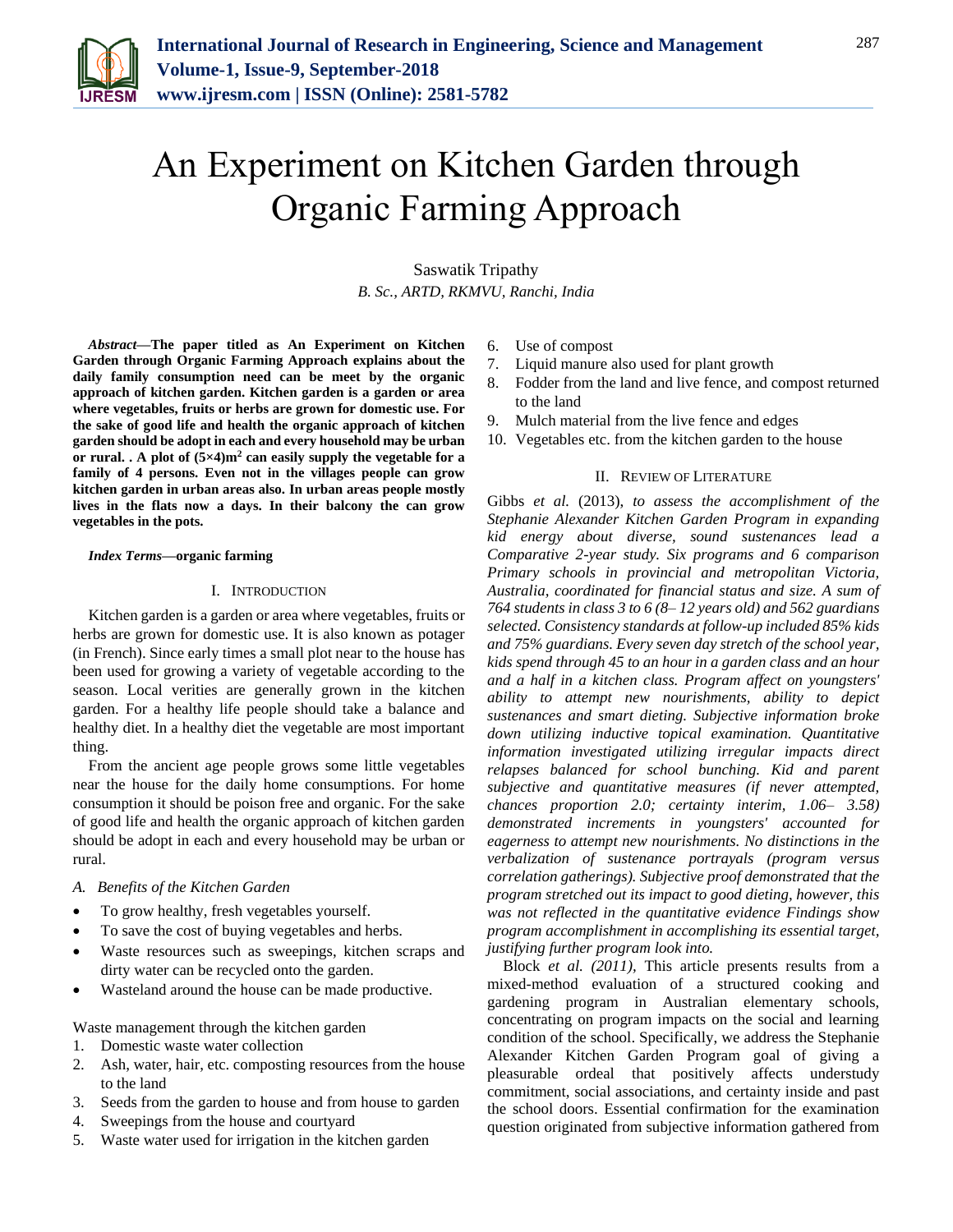

understudies, guardians, educators, volunteers, school principals, and pro staff through meetings, center gatherings, and member perceptions. This was upheld by examinations of quantitative information on kid personal satisfaction, agreeable practices, instructor view of the school condition, and schoollevel instructive result and non-attendance information. Results demonstrated that a portion of the program qualities esteemed most profoundly by examine members included expanded understudy commitment and certainty, open doors for experiential and coordinated learning, cooperation, building social abilities, and associations and connections among schools and their networks. In this examination, quantitative discoveries neglected to help discoveries from the essential investigation. Constraints and additionally advantages of a blended strategies way to deal with assessment of complex network mediations are examined.

#### III. METHODOLOGY

#### *A. Site selection*

The organic plot at the back of our university is selected for our kitchen garden.

#### *B. Design of Garden*

A plot of  $(5\times4)$  m<sup>2</sup> is selected for our kitchen garden. There are five beds of  $(0.8\times4)$  m<sup>2</sup>. The gap between two beds are 0.2 m.

Selected Crops are:

- 1. Ridge gourd
- 2. Basella
- 3. Cowpea
- 4. Okra
- 5. Kangkong

# *C. Seed Sowing*

All the seeds are local variety. At 1st seeds are treated with 10% cow urine solution.

The sowing method of the crops are given below,

| <b>SOWING METHOD OF THE CROPS</b> |               |                     |                    |  |  |  |  |  |
|-----------------------------------|---------------|---------------------|--------------------|--|--|--|--|--|
| <b>Crop Name</b>                  | Date Of       | <b>Spacing</b>      | <b>Germination</b> |  |  |  |  |  |
|                                   | <b>Sowing</b> |                     | Date               |  |  |  |  |  |
| Ridge Gourd                       | 9.3.2016      | 80cm (in one place  | 13.3.2016          |  |  |  |  |  |
|                                   |               | there is 6 seeds)   |                    |  |  |  |  |  |
| Basella                           | 9.3.2016      | 15cm                | 15.3.2016          |  |  |  |  |  |
| Amaranth                          | 11.3.2016     | <b>Broadcasting</b> | 22.3.2016          |  |  |  |  |  |
| Okra                              | 11.3.2016     | 20cm                | 16.3.2016          |  |  |  |  |  |
| Cowpea                            | 11.3.2016     | 10cm                | 17.3.2016          |  |  |  |  |  |
| Kangkong                          | 11.3.2016     | 2cm                 | 17.3.2016          |  |  |  |  |  |

# TABLE I

#### *D. Water Management*

- 1. From sowing to the germination everyday apply the water twice to maintain the minimum moisture for germination as because the soil of our plot have very poor capacity to hold the water and also the high temperature of summer.
- 2. Then after germination to a certain growth we apply water once in a day.
- 3. Then up to flowering we apply water every alternative day.
- 4. After flower emergence to fruit set we apply water once

every day.

5. Then After a certain growth of the fruits apply water once in every 3days.



Fig. 1. Diagram of an ideal kitchen garden & our kitchen garden

#### *E. Management for the Growth of the Plants*

- FYM: At the time of land preparation & sowing FYM is applied.
- 10% cow urine solution: Cow urine contains urea. So it is a rich source of nitrogen. Foliage spray in interval of every 15days. It helps the physical growth of the plants.
- Sashyagavya: Sashyagavya is a liquid manure. The components are: Cow dung, cow urine, kitchen waste, and water.

The ratio is given below:

- Cow dung: cow urine: kitchen waste: water= 1:1:1:2
- We prepare the solution on  $5<sup>th</sup>$  April.
- 10% vermin wash apply: Foliage spray of vermiwash applied on 16th April to enhance the growth of the plants.
- Sashyagavya is prepared within 9-12 days.We apply sashyagavya on 26<sup>th</sup> April.

## *F. Protection*

- Fencing: Our first enemy which we face is the dogs. They dug the seed beds and hampered the germination. So we make a temporary fencing on 23<sup>rd</sup> of February.
- 10% cow urine solution with 50g of turmeric powder: After sowing of seed the termites attacked the plot and try to destroy the seeds. To prevent the termite we apply the 10% cow urine solution with 50g of turmeric powder.
- 10% Pancha patra apply: After coming out of true lives plants are attacked by the aphids. Then we apply the 10% pancha patra solution.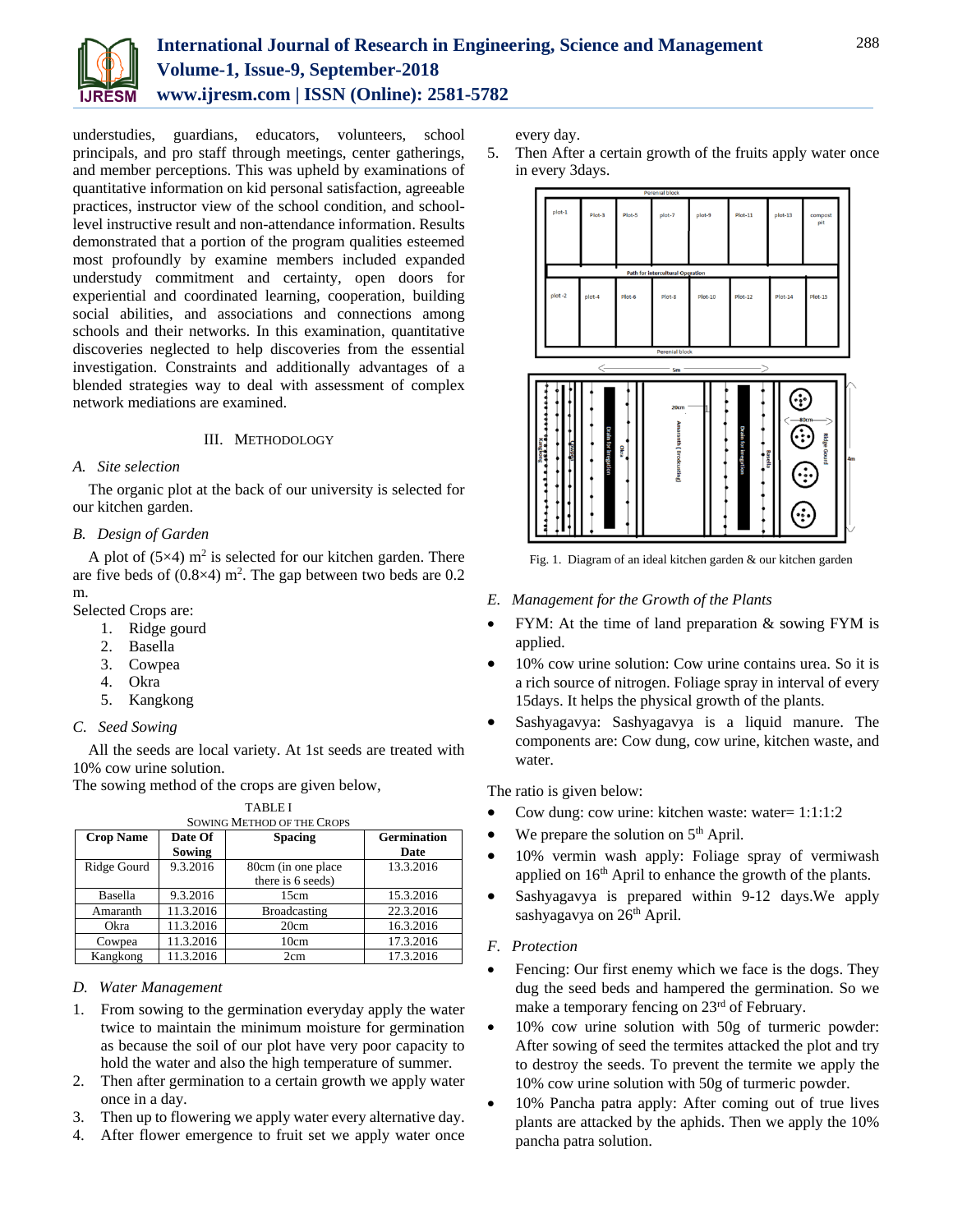

# *G. Preparation of Pancha Patra*

At first *Neem*, *Basak*, *Ghatu*, Guava, *Nisinda* lives are collected. The ratio is*- Neem: Basak: Ghatu:* Guava*: Nisinda*=  $2:1:1:1:1$ 

 Then boil it for atleast 30min in water and left it for one night. Next day make its 10% solution and spray on the foliage.

# *2% Neem oil apply:*

After one week of pancha patra application we apply 2% neem oil solution added with some detergent powder for prevent the aphid.

# *10% garlic extract spray:*

Cowpea is attacked by leaf and fruit borer to prevent those we apply the 10% Garlic extract added with cold water.

# *H. Special Horticultural Practices*

- Weeding is done at least one time every alternative week
- We dig the soil for the proper aeration.
- We make a bower for the ridge gourd.
- We make a drain in all beds (except the amaranth) for irrigation.
- Thinning is done for the proper growth of the plants (especially in amaranth).
- Provide some branches for the growth of cowpea.
- *I. Data collection and Parameter Measurement*

Date wise the harvested crop data is collected and weighted on an electronic weight machine.

# IV. RESULTS



# V. CONCLUSION

From the results of yield we can understand that organically we can grow vegetables with in a small plot in front of the house or in the back of the house. A plot of  $(5\times4)$  m<sup>2</sup> can easily supply the vegetable for a family of 4 persons. Even not in the villages people can grow kitchen garden in urban areas also. In urban areas people mostly lives in the flats now a days. In their balcony the can grow vegetables in the pots.

It is very lowcost and don't need more time for cultivation. People who have less time for gardening they can also cultivate the kitchen garden.

As it is in a very limited area it is very easy to conduct intercultural operating like weeding tilling etc. As a result

| <b>RESULTS</b> |                       |                  |                  |         |              |             |  |  |
|----------------|-----------------------|------------------|------------------|---------|--------------|-------------|--|--|
| Date           | Amaranth              | Basella          | Okra             | Cowpea  | Kangkong     | Ridge gourd |  |  |
|                |                       |                  |                  |         |              |             |  |  |
|                |                       |                  |                  |         |              |             |  |  |
| 24.4.2016      |                       |                  | 65g              |         | $1\text{kg}$ |             |  |  |
| 26.4.2016      | 250g                  |                  | 80 <sub>g</sub>  |         |              |             |  |  |
| 30.4.2016      | 250g                  |                  | 45g              |         |              | 150g        |  |  |
| 9.5.2016       | 325g                  | 2kg              | 200 <sub>g</sub> |         | 500g         |             |  |  |
| 12.5.2016      | 150g                  | 1.5kg            | 75g              |         |              |             |  |  |
| 13.5.2016      |                       |                  |                  | 77g     |              | 280g        |  |  |
| 16.5.2016      |                       | 1kg              | 250g             | 68g     | 1.5kg        | 200g        |  |  |
| 22.5.2016      | 500 <sub>g</sub>      | 500 <sub>g</sub> | 80 <sub>g</sub>  | 125g    | 500g         | 450g        |  |  |
| 30.5.2016      | 750g                  |                  | 250g             | 25g     |              |             |  |  |
| Total          | $2.225$ <sub>kg</sub> | 5kg              | $1.045$ kg       | 0.295kg | 3.5kg        | 1.08kg      |  |  |

TABLE II



proper maintenance is done very carefully.

By organically we can maintain the growth and the pest and disease. So it is very nutritious and not harmful to the body. We can get fresh vegetables at home, where as the vegetables from the market is not fresh.

## ACKNOWLEDGEMENT

We have taken effort in this practical. However it would not have been possible without the kind support and help of many